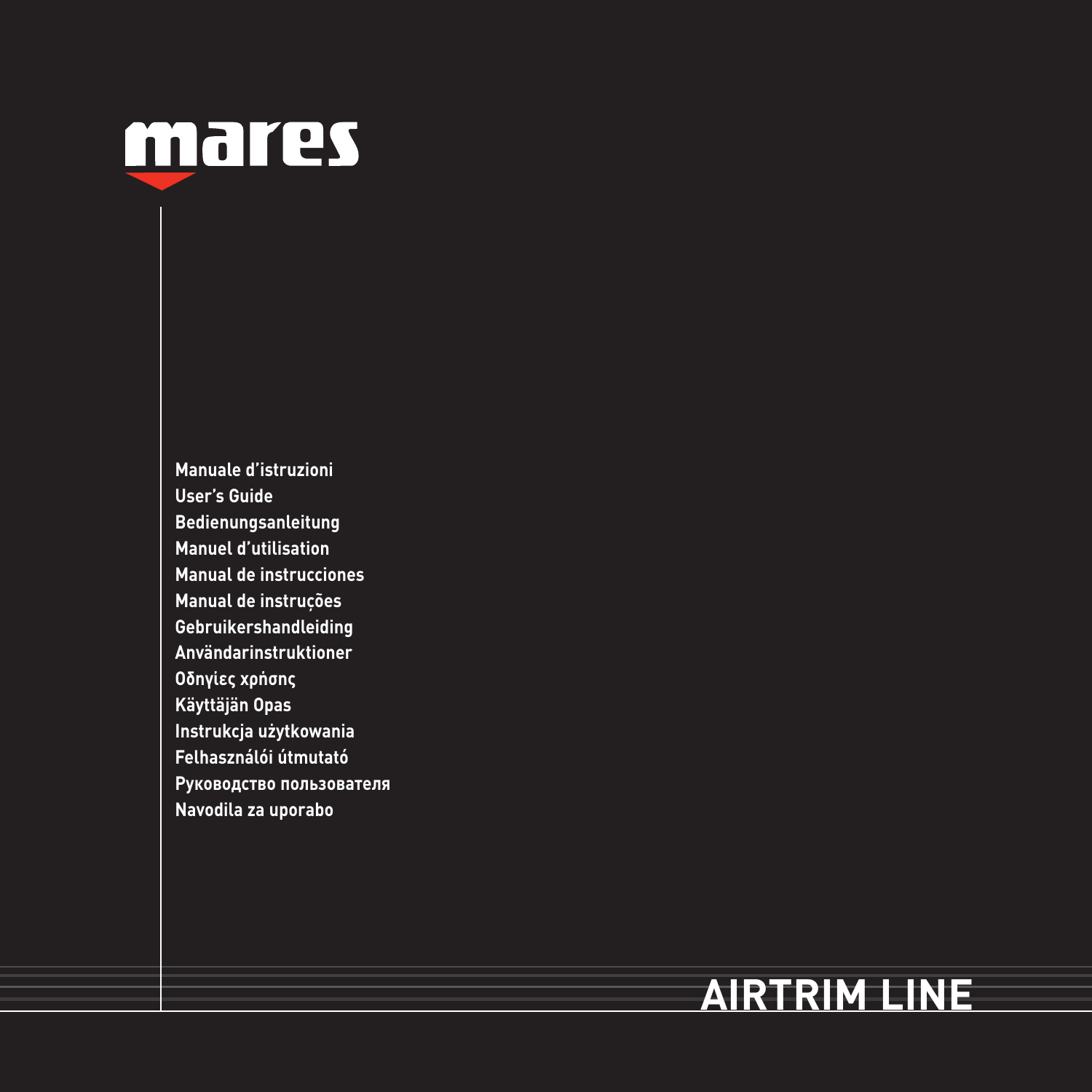# **BUOYANCY COMPENSATOR**

## **AIRTRIM LINE**

## - **WARNING**

CAREFULLY READ THIS INSTRUCTION MANUAL BEFORE USE AND KEEP IT FOR FUTURE REFERENCE.

#### INTRODUCTION

Congratulations. You have purchased one of the finest, most dependable BCs available in the world today. The end result of years of "evolutioneering", your Mares BC uses processes and materials that are the result of thousands of hours of research. This means reliability, a feature that's in high demand and found in EVERY Mares product.

Any critical information or warnings that might affect the performance or result in the injury or death of the BC owner or other persons are highlighted with the following symbols:

#### A DANGER

Indicates an imminently hazardous situation which, if not avoided, will result in death or serious injury.

### **WARNING**

 $\bigwedge_{\text{Indicates a potentially hazardous situation which, if not avoided,}$ could result in death or serious injury.

#### **CAUTION**

Indicates a potentially hazardous situation which, if not avoided, may result in minor or moderate injury. It may also be used to alert against unsafe practices.

#### IMPORTANT:

Should any warnings or information contained in this manual be unclear on not fully understood, please contact Mares before using a Mares BC.

#### **WARNING**

 $\bigwedge_{\text{Carefully follow these and all the other instructions concerning.}$ your Mares BC and all other SCUBA equipment. Failure to do so could lead to serious injury or death.

#### **WARNING**

 $\sum_{\text{As with all SCUBA equipment, Mares BCs are designed to be}$ used by trained, certified divers only. Failure to fully understand the risks of using such equipment may result in serious injury or death. DO NOT use this BC or any SCUBA equipment unless you are a trained, certified SCUBA diver.

#### **EN 250:2000 CERTIFIED BC**

The PPE (Protective Personal Equipment) described in this instruction manual has been subjected to type approval testing and certified in accordance with the EN 250:2000 standards (D.e. 89/686/EEC category III, as harness for SCUBA) and EN 1809 (D.e. 89/686/CEE category II, as buoyancy compensator) by Registered Test Center n° 0474 RINA, Via Corsica 12, 16128 GENOVA, ITALY.

| Model                       | <b>FN 250-2000</b> | <b>FN 1809</b> | Marking |
|-----------------------------|--------------------|----------------|---------|
| <b>DRAGON AT MRS PLUS</b>   | 0474               | 0474           | CE0426  |
| <b>KAILA AT MRS PLUS</b>    | 0474               | 0/7/           | CE0426  |
| <b>HYBRID AT MRS PLUS</b>   | 0474               | 0/7/           | CE0426  |
| <b>PRESTIGE AT MRS PLUS</b> | 0/7/               | 0/7/           | CE0426  |

The number 0426 next to the CE mark refers to Registered Test Center n° 0426 ITALCERT, V.le Sarca, 336 - 20126 MILAN, authorized to run production checks according to art. 11.B D.e. 89/686/EEC only as regards products classified in category III (harness for SCUBA).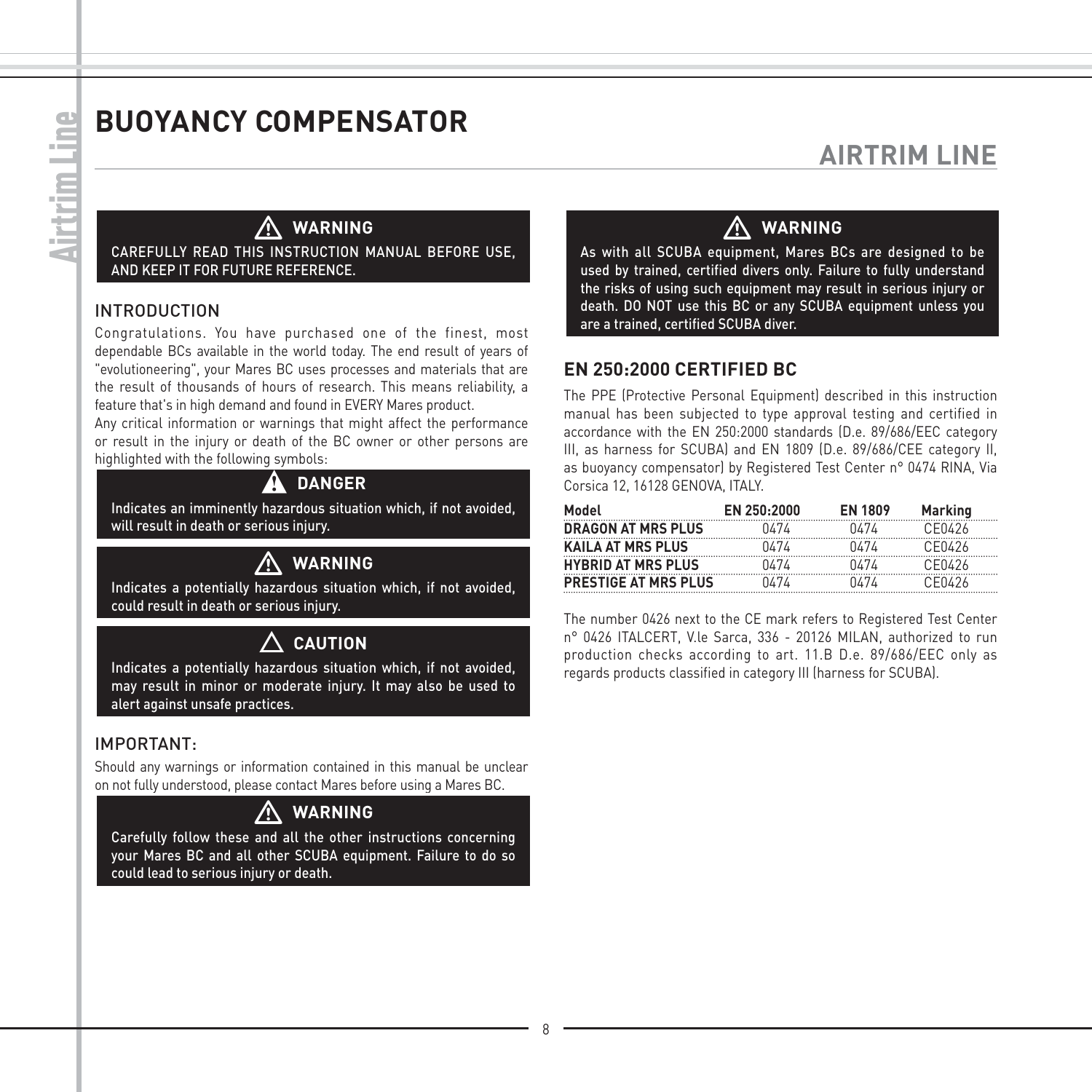# mares

#### **REFERENCES TO EN 250:2000 OBJECT - DEFINITIONS - LIMITS**

- **Diect:** The requirements and tests provided for in EN 250:2000 are aimed at providing a minimum safety level for the operating of diving breathing apparatuses at a maximum depth of 50 m / 165 feet.
- **Scuba Definition (EN 132):** Self-contained, open-circuit compressed air underwater breathing apparatus in an apparatus which has a portable supply of compressed air carried by the diver, allowing him to breathe underwater.
- **Scuba Minimum equipment (EN 250:2000):**
	- a) Air cylinder / cylinders.
	- b) Demand regulator.
	- c) Safety device, e.g. pressure gauge / computer or reserve or alarm.
	- d) Carrying frame or holding device for air cylinder(s) to mount the harness, or carrying system, e.g. backpack and/or straps, BC harness.
	- e) Facepiece: mouthpiece assembly or full face mask or diving helmet.
	- f) Operating instructions.
- **Limits (EN 250:2000)** Maximum depth: 50 m / 165 feet.
- **SCUBA Component units (EN 250:2000):** The SCUBA equipment may consist of separate component units such as cylinders, regulator and pressure gauge. The Mares BCs described in this manual may be used with any SCUBA components certified in compliance with EC directive 89/686. The air contained in the cylinders must comply with the requirements for breathable air set forth in EN 12021.

#### **REFERENCES TO EN 1809 OBJECTS - DEFINITIONS - LIMITS**

- **Object:** The EN 1809 directive examines the minimum safety requirements and the performance of inflatable buoyancy compensator vests.
- **Buoyancy Compensator Vest Definition (EN 1809):** A device allowing the diver to control his/her buoyancy during the dive.
- **Limits:** The object of the EN 1809 Standard does not cover the requirements for floating devices or safety jackets. A buoyancy compensator vest is not intended to guarantee, on the surface, a headup position to an unconscious or a temporarily disabled diver.

# - **WARNING**

Read this manual carefully. The improper use of any diving equipment can result in serious injury or death. SCUBA diving equipment should be used by certified divers only. Professional training should be obtained exclusively from a certified instructor. For your protection, your equipment should be serviced by Mares or a MARES AUTHORIZED SERVICE CENTER.

The BCs described in this manual have been tested and certified for temperatures between -20°C and + 60°C.

#### IMPORTANT

Read the instructions carefully. The BC is not a life vest: it does not guarantee a head-up position of the diver on the surface. If the instruction manual is lost, it can be re-ordered from your Mares dealer. Before use, check for any air leaks and make sure all the components of the BC are working correctly. Connect the LP hoses to a Low Pressure port of the 1st stage BEFORE connecting the regulator to the tank.

After use, rinse the inside and outside of the BC thoroughly with fresh water. This operation is particularly important after use in a swimming pool. Inadequate maintenance may result in damage to the BC or impair its operation. Inflate the BC slightly before storing.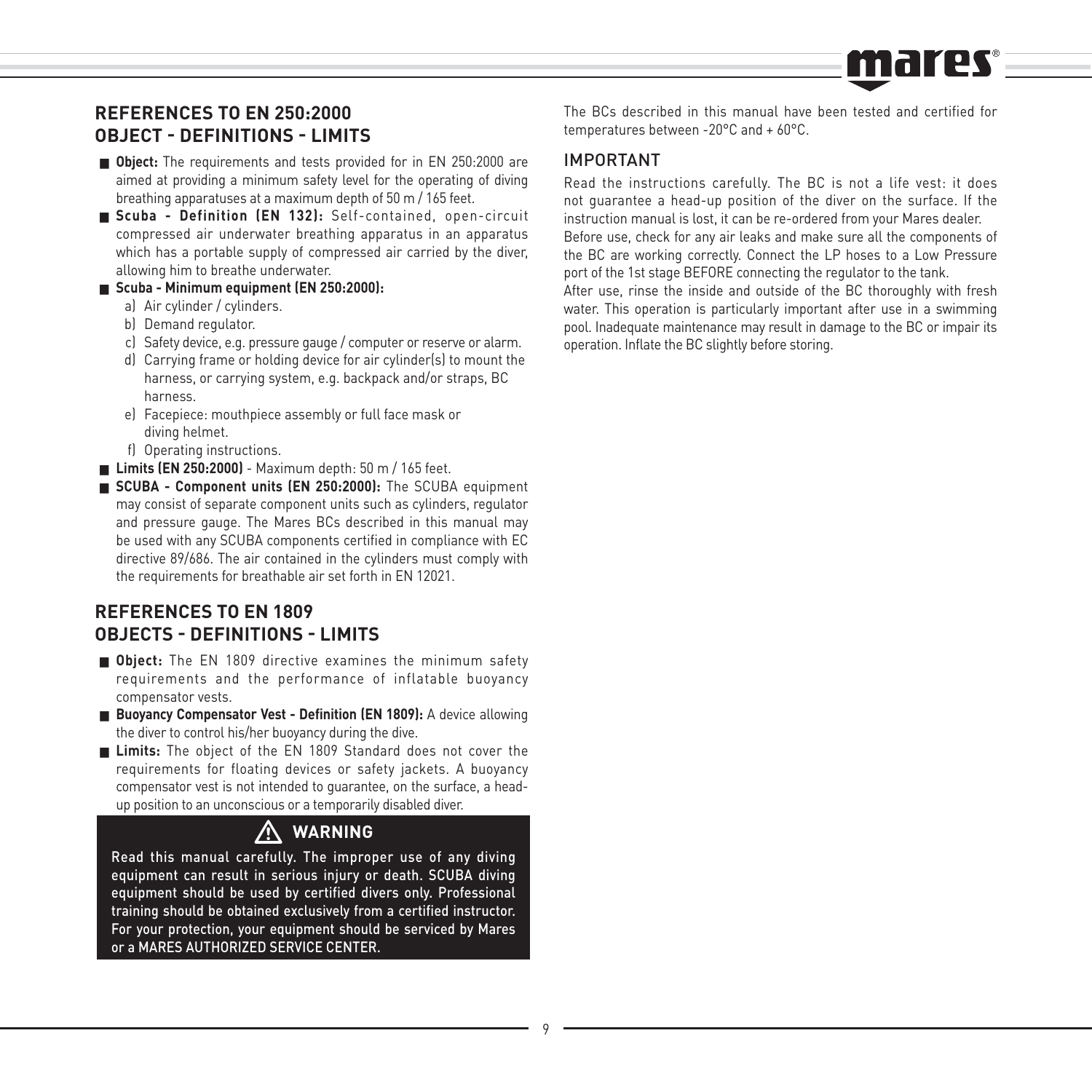#### **TECHNICAL CHARACTERISTICS**

| Technical characteristics    | <b>DRAGON AT MRS PLUS</b>                                             | PRESTIGE AT MRS PLUS                                                  |  | <b>HYBRID AT MRS PLUS</b>                                             |                                      | <b>KAILA AT MRS PLUS</b>                                              |                                      |  |
|------------------------------|-----------------------------------------------------------------------|-----------------------------------------------------------------------|--|-----------------------------------------------------------------------|--------------------------------------|-----------------------------------------------------------------------|--------------------------------------|--|
| <b>Type</b>                  | Dragon Aircell                                                        | Classic Aircell                                                       |  | Dragon Aircell                                                        |                                      | Dragon Aircell                                                        |                                      |  |
| <b>Inflator</b>              | Airtrim                                                               | Airtrim                                                               |  | Airtrim                                                               |                                      | Airtrim                                                               |                                      |  |
| Sealing                      | High frequency                                                        | High frequency                                                        |  |                                                                       | High frequency                       |                                                                       | High frequency                       |  |
| <b>Buoyancy bag material</b> | Nylon 420/Nylon 420                                                   | Cordura 1000/Nylon 420                                                |  | Nylon 420/Nylon 420                                                   |                                      | Nylon 420/Nylon 420                                                   |                                      |  |
| <b>Backpack</b>              | Vector                                                                | Vector                                                                |  | Foldable                                                              |                                      | Vector                                                                |                                      |  |
| Maximum tank size            | Single-tank set:<br>min/max diameter 14.1/21.5 cm<br>Max. Vol. 20 lt. | Single-tank set:<br>min/max diameter 14.1/21.5 cm<br>Max. Vol. 20 lt. |  | Single-tank set:<br>min/max diameter 14.1/21.5 cm<br>Max. Vol. 20 lt. |                                      | Single-tank set:<br>min/max diameter 14.1/21.5 cm<br>Max. Vol. 20 lt. |                                      |  |
| Weight (size L)              | 3.8 kg                                                                | 4.2 kg                                                                |  |                                                                       | 3.5 <sub>kq</sub>                    | 3.6 kg                                                                |                                      |  |
| <b>M.R.S. PLUS</b>           | X                                                                     | X                                                                     |  | X                                                                     |                                      | X                                                                     |                                      |  |
| <b>Trim Weight</b>           | X                                                                     | X                                                                     |  | X                                                                     |                                      | X                                                                     |                                      |  |
| <b>Twin exhaust valves</b>   | $\overline{2}$                                                        | $\mathfrak{p}$                                                        |  |                                                                       | $\mathfrak{p}$                       |                                                                       | $\mathfrak{p}$                       |  |
| <b>Hand-operated valves</b>  | $\mathbf{1}$                                                          | $\mathfrak{p}$                                                        |  | $\overline{2}$                                                        |                                      | $\overline{2}$                                                        |                                      |  |
| <b>SIZE CHART</b>            |                                                                       |                                                                       |  |                                                                       |                                      |                                                                       |                                      |  |
| <b>MODEL</b>                 | <b>SIZE</b>                                                           | <b>WEIGHT</b>                                                         |  | <b>HEIGHT</b>                                                         | <b>WAIST</b><br><b>CIRCUMFERENCE</b> |                                                                       | <b>CHEST</b><br><b>CIRCUMFERENCE</b> |  |
| <b>DRAGON AT MRS PLUS</b>    | <b>XS</b>                                                             | 555                                                                   |  | 165                                                                   | $70 - 90$                            |                                                                       | < 95                                 |  |
| <b>PRESTIGE AT MRS PLUS</b>  | S                                                                     | $50 - 70$                                                             |  | 165-175                                                               | $75 - 95$                            |                                                                       | 85-105                               |  |
| <b>HYBRID AT MRS PLUS</b>    | M                                                                     | $60 - 80$                                                             |  | 165-180                                                               | $90 - 115$                           |                                                                       | 95-115                               |  |
|                              | $\mathbf{I}$<br>XL                                                    | $70 - 90$<br>>80                                                      |  | 170-185<br>100-120<br>>180<br>110-140                                 |                                      |                                                                       | 105-120<br>>120                      |  |
|                              |                                                                       |                                                                       |  |                                                                       |                                      |                                                                       |                                      |  |
| <b>MODEL</b>                 | <b>SIZE</b>                                                           | <b>WEIGHT</b>                                                         |  | <b>HEIGHT</b>                                                         | <b>WAIST</b><br><b>CIRCUMFERENCE</b> |                                                                       | <b>CHEST</b><br><b>CIRCUMFERENCE</b> |  |
| <b>KAILA AT MRS PLUS</b>     | <b>XXS</b>                                                            | 50<                                                                   |  | 160<br>$65 - 85$                                                      |                                      | < 85                                                                  |                                      |  |
|                              | XS                                                                    | 50                                                                    |  | 160<br>65-85                                                          |                                      | < 85                                                                  |                                      |  |
|                              | S                                                                     | $45 - 65$                                                             |  | 150-170<br>$70 - 90$                                                  |                                      |                                                                       | $80 - 90$                            |  |
|                              | M<br>L                                                                | $50 - 70$                                                             |  | 165-175<br>80-105                                                     |                                      |                                                                       | $85 - 95$                            |  |
|                              |                                                                       | >60                                                                   |  | >170                                                                  | 85-115                               |                                                                       | >90                                  |  |
| <b>LIFT CHART</b>            |                                                                       |                                                                       |  |                                                                       |                                      |                                                                       |                                      |  |
| MODEL                        | vvc.                                                                  | ve.<br>c.                                                             |  | $\overline{M}$                                                        |                                      |                                                                       | V1                                   |  |

| <b>MODEL</b>                | <b>XXS</b>                                    | <b>XS</b>                                     |                                               | M                                             |                                               | <b>XL</b>                   |
|-----------------------------|-----------------------------------------------|-----------------------------------------------|-----------------------------------------------|-----------------------------------------------|-----------------------------------------------|-----------------------------|
| <b>DRAGON AT MRS PLUS</b>   |                                               | 140 N<br>$[14.2 \text{ kg}/30.8 \text{ lbs}]$ | 140 N<br>$[14.2 \text{ kg}/30.8 \text{ lbs}]$ | 180 N<br>$(18.3 \text{ kg}/40.4 \text{ lbs})$ | 200N<br>$[20.3 \text{ kg}/45 \text{ lbs}]$    | 240 N<br>[24.5 kg/54 lbs]   |
| <b>PRESTIGE AT MRS PLUS</b> |                                               | 95 N<br>$(9.6 \text{ kg}/21.3 \text{ lbs})$   | 125 N<br>$[12.7 \text{ kg}/27.9 \text{ lbs}]$ | 135 N<br>[13.7 kg/30.2 lbs]                   | 155 N<br>$[15.8 \text{ kg}/34.8 \text{ lbs}]$ | 185 N<br>[18.8 kg/41.4 lbs] |
| <b>HYBRID AT MRS PLUS</b>   |                                               | 140N<br>$[14.2 \text{ kg}/30.8 \text{ lbs}]$  | 140 N<br>$[14.2 \text{ kg}/30.8 \text{ lbs}]$ | 200 N<br>$[20.5 \text{ kg}/45.1 \text{ lbs}]$ | 200N<br>$[20.5 \text{ kg}/45.1 \text{ lbs}]$  | 240 N<br>[24.5 kg/54 lbs]   |
| <b>KAILA AT MRS PLUS</b>    | 140 N<br>$(14.2 \text{ kg}/30.8 \text{ lbs})$ | 140 N<br>$[14.2 \text{ kg}/30.8 \text{ lbs}]$ | 140 N<br>$[14.2 \text{ kg}/30.8 \text{ lbs}]$ | 140 N<br>$(14.2 \text{ kg}/30.8 \text{ lbs})$ | 160 N<br>$[16.3 \text{ kg}/35.9 \text{ lbs}]$ |                             |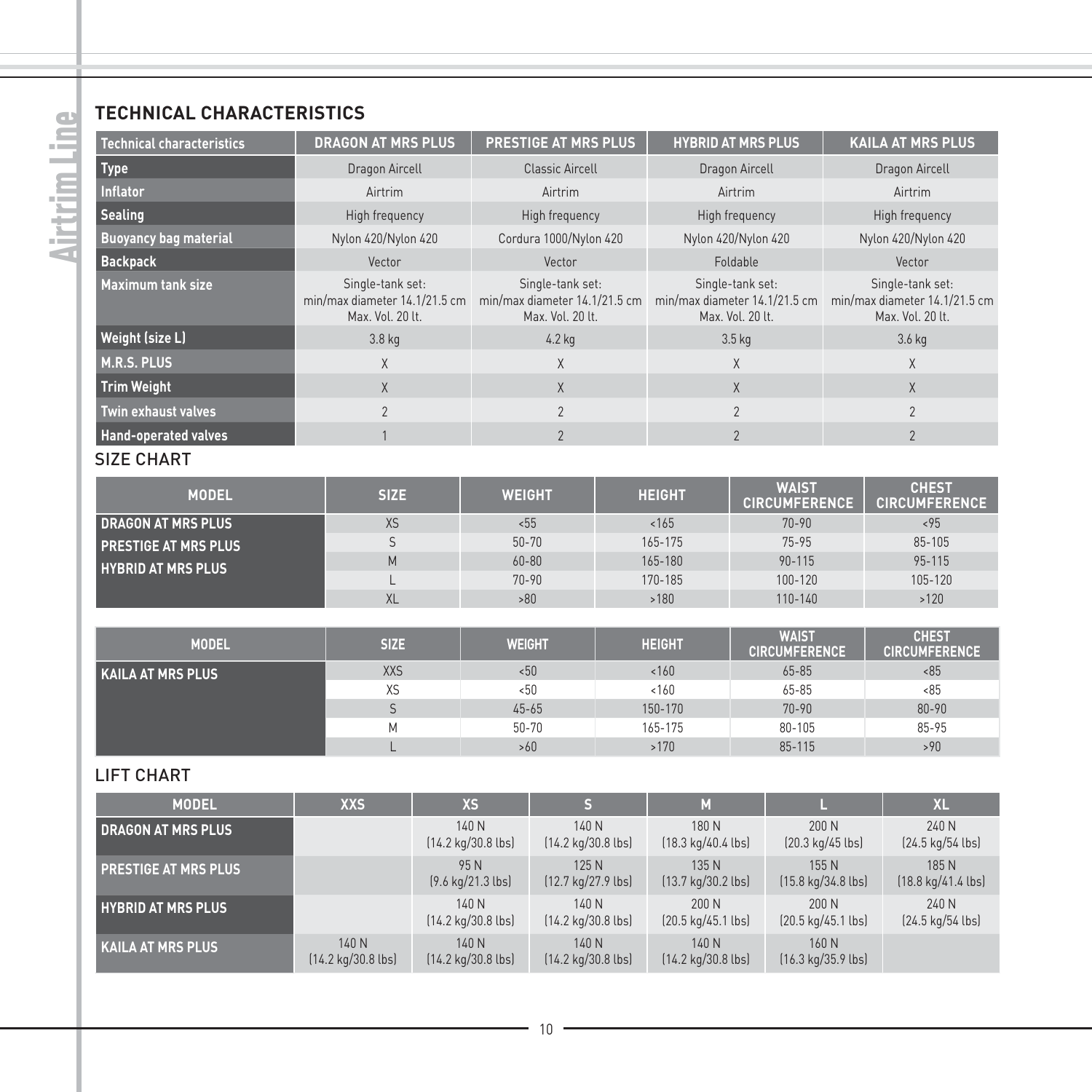

#### **AIRTRIM**

The BC inflator provides an exceptional new solution for controlling the inflow and outflow of air (Fig. 1).

Its innovative mechanism completely revolutionizes the ergonomics of using an inflator underwater.

In fact, on traditional BCs the inflator must be secured within easy reach by a retainer- but this does not always take place, making the inflator difficult to use.

The innermost end of the group is fitted with a quick coupling which can be manually detached in the event of a malfunction, to immediately shut off the flow of air.

#### EXHAUST VALVES

The BC deflation button actuates an innovative "Twin Exhaust Valve System". These valves release air simultaneously, regardless of the diver's underwater swimming position.

This makes it extremely easy to adjust the buoyancy.

This new sophisticated valve system overcomes the limitations of traditional inflators, which require a specific diver position to facilitate air discharge.

### **WARNING**

 $\bigwedge\limits_{\mathrm{The}}$  "Twin Exhaust Valve System" allows the user to control the air discharge rate.

To obtain a quick air dump, press and hold down the OUT button. To obtain gradual deflation, press the OUT button lightly and repeatedly.

All models also feature at least one mechanical quick air dump valve, operated by a pull cord with a knob, that also functions as an overexpansion relief valve.

#### BUOYANCY BAG

First quality fabrics with multilayer polyurethane coating, sealed at high frequency, in a variety of styles to meet the needs of every diver.

#### SOFT GRIP

Neutrally buoyant padding specifically designed to provide unparalleled comfort and ensure maximum adherence between the wetsuit and the BC.

#### B.P.S. (Back Protection System)

A neutrally buoyant padding system that is both rugged and secure, thanks to a combination of materials with different mechanical properties. The capacity to absorb shocks is greatly superior to that of ordinary protection materials. What's more, the contoured cut and the special design of the seams ensure exceptional adherence between the wetsuit and BC.

#### M.R.S. PLUS

M.R.S. Plus represents the evolution of the first mechanical-release weight system introduced on the market. Incorporating a newly designed

buckle system, simply click the buckle in place for optimum security, one pull movement to release your weights.

#### ORAL INFLATION SYSTEM

The oral inflation system is located inside the pocket (Fig. 2), and consists of a small a silicone tube fitted with a check valve.

#### **MATERIALS**

- 1500 denier Cordura®, with triple polyurethane resin coating, extremely resistant to abrasion.
- 840 D nylon, with triple polyurethane coating, highly resistant to abrasion.
- High impact YKK® technopolymer zips.
- YKK® Velcro.
- Stainless steel or technopolymer rings.
- Valves, buckles and rings constructed from high impact technopolymer, resistant to knocks and to aging.
- Shoulder straps with quick-release "thumbledge" buckles, which can be instantly adjusted using only the thumb, permitting easy, quick and precise fitting of the BC on different body types. The buckle adjustment straps are finished with pull-rings which ensure a secure grip, even when wearing thick neoprene gloves.
- Quick-release waist strap with two-side adjustment.
- Adjustable quick-release chest buckle keeps the shoulder straps in the correct natural position and prevents them from slipping.
- Double seam construction using 100% polyester thread, for maximum durability.
- Practical swivel hose retainers ensure safe and optimal positioning of the octopus and console (Fig. 3).
- Dual-tone DIN safety whistle, unbreakable.

#### **INSTRUCTIONS FOR USE**

Before using the BC in open water conditions, carefully read the instructions for use provided in this manual, which can help ensure the life and safety of the equipment.

It is also recommended to try the BC in a swimming pool first, donning full gear as for an open water dive, in order to become acquainted with this equipment which retains the shape and working principle of the traditional BC, but is used in a different way.

One recommended shallow water exercise, for example, is to practice controlling buoyancy while pivoting on the fins. This simple move helps the diver become familiar with the "IN - OUT" inflation and deflation buttons, experiencing their air flow rate and - most importantly - their ease of use.

The purpose of a BC is to make diving easier by enabling the diver to maintain neutral buoyancy.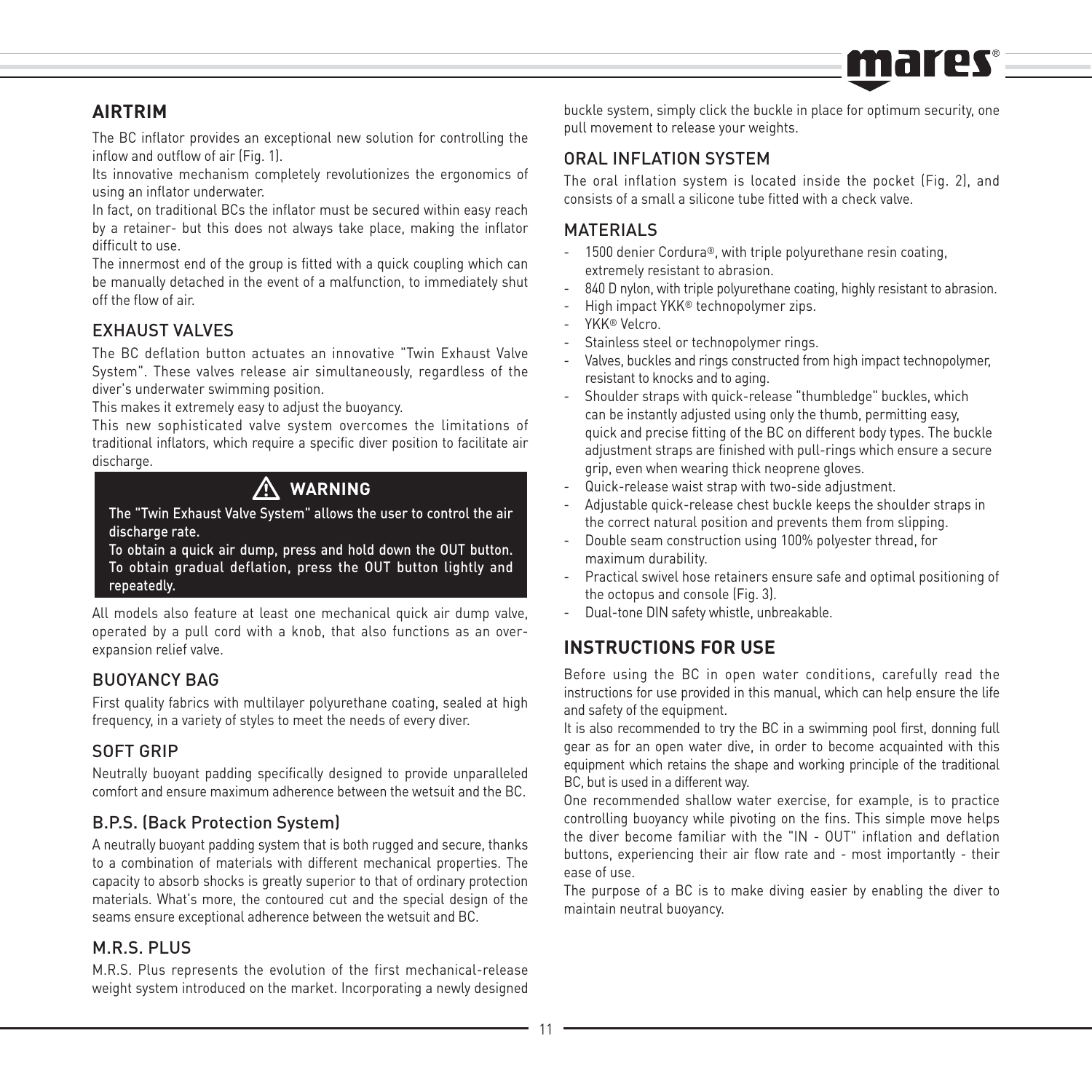#### **INTEGRATED WEIGHT SYSTEM**

#### M.R.S. PLUS

M.R.S. Plus represents the evolution of the first mechanical-release weight system introduced on the market. It introduces a newly-designed buckle system: simply click the buckle in place for optimum security, and a single outward pull releases your weights. The interior is divided into multiple sections in the event you do not use the full capacity.

#### ASSEMBLING THE INTEGRATED WEIGHT

Open the zipper and insert the desired quantity of weights, up to a maximum of 6kg/13lbs for sizes M and bigger and 4kg/9lbs for sizes S and smaller in each weight pouch (Fig. 4).

When using a limited quantity of weights, close the Velcro (A) inside the pocket to prevent the weights from shifting during the dive (Fig. 5). Close the zipper.

#### INSTALLING THE MRS PLUS ONTO THE BC

Insert the M.R.S. Plus in the special housing inside the pocket of the deflated BC. Insert the male part of the buckle (A) of the M.R.S. Plus weight pouch into the female buckle (B) located inside the BC pocket, pressing until it clicks (Fig. 6).

Make sure that the mechanism of the male buckle (A) is perfectly fastened to the female buckle (B) (Fig. 7).

#### RELEASING THE MRS PLUS FROM THE BC

To release the M.R.S. Plus weight pouch from the BC, grasp the handle (C) of the M.R.S. Plus weight pouch (Fig. 8).

Pull the handle (C) forward firmly to detach the male buckle (A) from the female buckle (B), and then pull out the whole weight pouch (Fig. 9).

#### POCKETS

The BC pockets are of the bellows type for increased capacity and can be easily accessed with the opposite-side arm. Always remember to close the zip or the Velcro flap to avoid losing any objects contained in the pockets.

# - **WARNING**

USE OF BC POCKETS AS WEIGHT HOLDERS (TEARING POCKETS): the pockets are not designed to hold excessive weight. They are intended exclusively to contain small objects. Inserting weights, stones, or sharp or pointed objects is considered improper use and will consequently invalidate the warranty that we offer.

#### HIGH-VISIBILITY LOGOS

Silver-color bands and logos are attached on the BC; they are made of a highly reflective material to provide good visibility even when visibility is low in typical dim underwater environments.

The reflective logos are located, anteriorly, on the shoulder straps (bands) and, at the back, on the bladder (Mares logos).

### **CAUTION**

Due to its highly technical properties, the reflecting material requires a special and difficult attachment procedure. Be careful, in particular, to avoid scratching your BC against sand, rocks, stones etc.

Mares is not liable for partial or total detaching of these logos or parts thereof.

#### **ADJUSTING THE BC**

#### CUSTOMIZING THE FIT

Before the BC is used underwater, it must be adapted to the shape of the diver's body by making some adjustments.

If the cummerbund needs to be tightened or enlarged, remove it from both the left and right inner loops and then, using the adjusting strap with buckle, obtain the desired length by moving the Velcro-covered part backward or forward (Fig. 10).

After completing the adjustment, replace the cummerbund inside its loops and check the resulting fit, taking into account the thickness of the wetsuit and ensuring that the two sides are exactly symmetrical.

The cummerbund is correctly adjusted when the Velcro flaps overlap each other at the center of the diver's waist.

After obtaining the desired girth, use the quick-adjusting shoulder straps on the left and right side to finish customizing the fit.

#### PRE-DIVE INSPECTION

- 1) Check that all fittings and valves are securely fastened and that the locking nuts are tightened.
- 2) Make sure that tank and backpack are properly connected (Fig. 11-12).
- 3) Inflate the BC and wait for approximately 15 minutes. If the BC deflates at all, do not use it and bring it to a Mares Authorized Service Center for inspection.
- 4) Next, check the operation of the pneumatic inflation and deflation system by pressing the IN and OUT buttons.

Finally, check the oral inflation system using the silicone tube inside the pocket.

Fully extract the tube and blow into it to inflate the BC.

Replace its cap and correctly reposition the tube inside the pocket.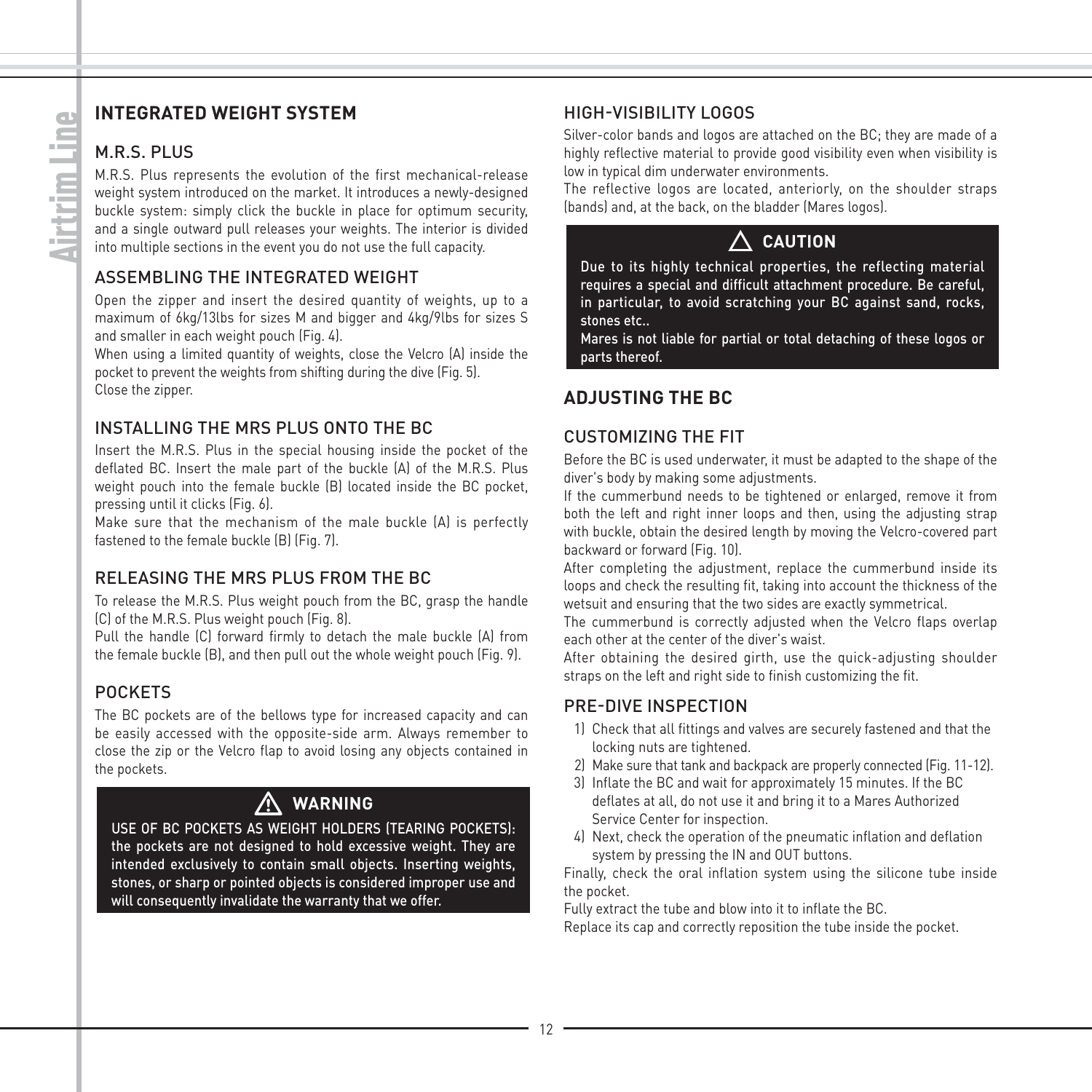# marec=

# - **WARNING**

Your buoyancy compensator has been designed for use with the following tank sizes:

Diameter: Min. 14.1 cm. / 5.6 in.

 Max. 21.5 cm. / 8.5 in. Volume: Single tank set Max. 20 lt/4.4 gal.

Two-tank set Max. 2 x 10 lt./2.2 gal.

# - **WARNING**

Any leakage of micro-bubbles does not indicate that the BC is losing pressure, but instead could be air that was trapped in spaces between the fabric fibers.

- 5) Operate the overpressure / rapid exhaust valve (Fig. 13) to be sure it is functioning properly.
- 6) Do not leave the BC in the sun and do not place or drag it on rough surfaces that might scrape or puncture it.

### **WARNING**

WARNING<br>WHEN USING A BC WITH INTEGRATED WEIGHTS, ALWAYS SECURE THE UNIT TO A LINE IF YOU ARE PLANNING TO PUT ON THE BC IN THE WATER. THIS IS BECAUSE, IN CERTAIN CASES, THE SCUBA UNIT CAN BE NEGATIVELY BUOYANT EVEN WITH THE BC FULLY INFLATED.

### **WARNING**

 $\bigwedge_{\text{Always soak the tank fastening straps before security the BC to }\bigwedge_{\text{ifolds}}\bigwedge_{\text{ifolds}}\bigwedge_{\text{ifolds}}\bigwedge_{\text{ifolds}}\bigwedge_{\text{ifolds}}\bigwedge_{\text{ifolds}}\bigwedge_{\text{ifolds}}\bigwedge_{\text{ifolds}}\bigwedge_{\text{ifolds}}\bigwedge_{\text{ifolds}}\bigwedge_{\text{ifolds}}\bigwedge_{\text{ifolds}}\bigwedge_{\text{ifolds}}\bigwedge_{\text{ifolds}}\bigwedge_{\text{ifolds}}\bigwedge_{\text{ifolds}}\bigwedge_{\text{ifolds}}\bigwedge_{\text{ifolds}}$ the SCUBA tank. Failure to do so could allow the tank to slip out of the BC strap, causing serious injury or death.

### **WARNING**

**A WARNING**<br>Remember to fully extract the oral inflation tube before blowing inside.

# - **WARNING**

The rear pockets are sized to accommodate a maximum of 2kg/4lbs of weights each.

Refer to your instructor for information about how to make the most of this feature.

#### **USING THE BC UNDERWATER**

To begin the descent, there is no need to raise your left arm as with traditional BCs: simply press the OUT button on the inflator unit, or operate one of the mechanical quick air dump valves by pulling its cord.

During the descent, compensate for the progressive loss of buoyancy by pressing the "IN" button with your thumb to inflate the BC.

#### DURING THE ASCENT

To control the speed of ascent, it may be necessary to discharge some of the excess air.

Use the OUT button, pressing it briefly and repeatedly.

In the event of an excessively rapid ascent, a quick air dump can be obtained by holding down the OUT button.

### **WARNING**

 $\bigwedge_{\text{When ascending, your buoyancy must be controlled to avoid too}}$ rapid an ascent when approaching the surface. For information concerning a safe rate of ascent, refer to a certified diving instructor or your diving manual. Follow your decompression table or diving computer during the whole ascent. Failure to make a slow, controlled ascent could lead to serious injury or death.

# - **WARNING**

Do not use your BC to lift objects in the water. Should you drop the object, you could become too buoyant and your rate of ascent could become too rapid and potentially dangerous and serious injury or death could result.

#### **ON THE SURFACE**

After returning to the surface, inflate the BC to become positively buoyant.

# - **WARNING**

A BC is not a safety jacket or personal floatation device and is not designed to keep the diver on the surface with head up should he/ she become unconscious.

#### **END OF DIVE**

Loosen the tank strap and remove the BC.

Completely discharge the air contained in the BC by pulling one of the mechanical quick air dump valves.

Check that there is no water inside the BC.

Discharge any water as follows:

- fully inflate the BC;
- position it to allow the water to flow into the front bag (Fig. 14):
- turn the BC over so that the mechanical quick air dump valve is facing downward and discharge the water by pulling the valve cord (Fig. 15).

Before storing the BC for prolonged periods, it is advisable to rinse the interior as follows:

- unscrew the rear mechanical quick air dump valve;
- fill the bag approximately a quarter full with fresh water through the valve opening;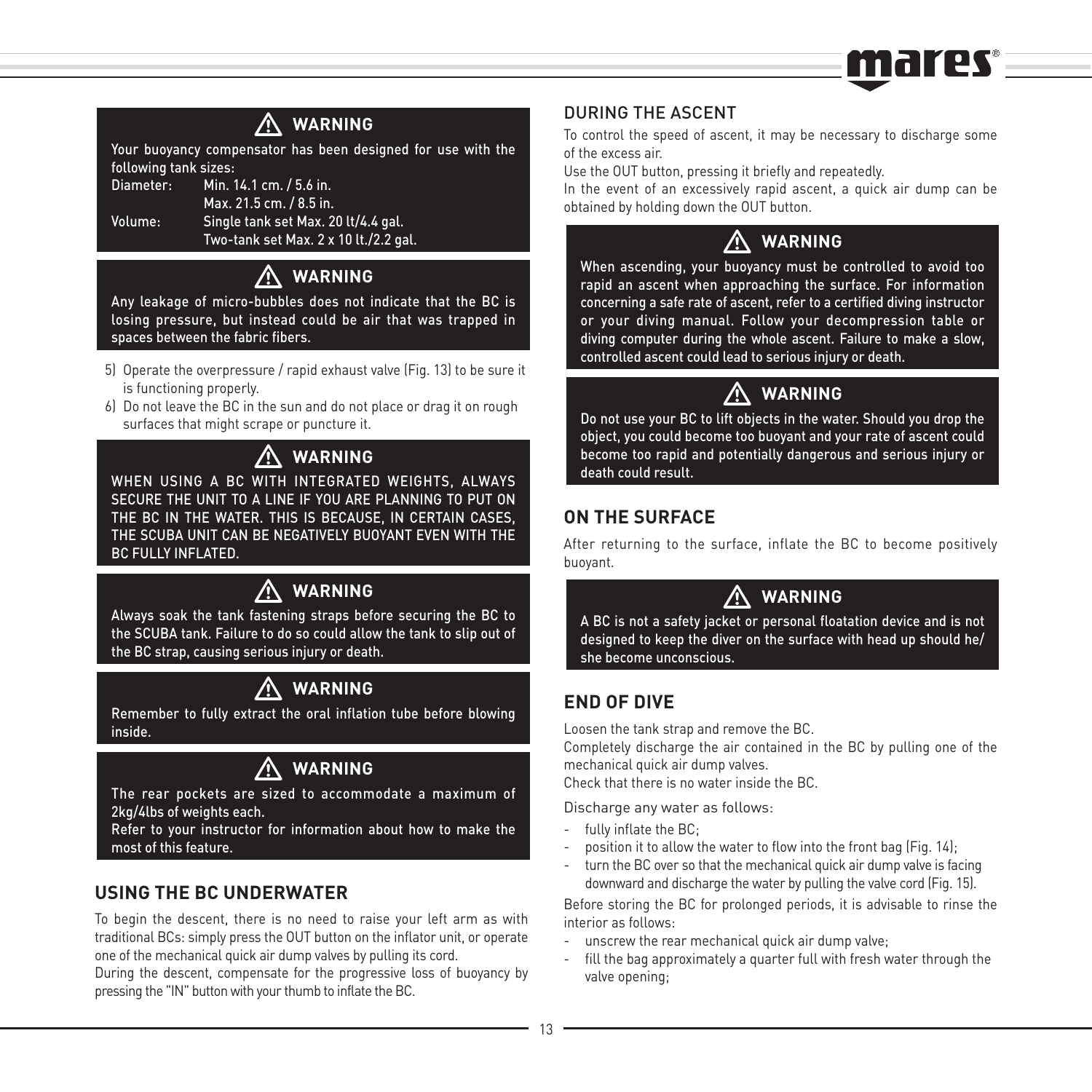- inflate the BC and shake it from side to side to circulate the water;
- allow the water to flow out through the valve opening:
- allow to dry completely;
- reassemble the valve.

### **MAINTENANCE**

#### **WARNING**

 $\sum_{\text{Do not use solvents or detergents for the cleaning and maintenance}$ procedures. If any malfunctions or leaks are observed, always take the equipment to an authorized service center to avoid invalidating the product warranty.

Proper maintenance will ensure long and trouble-free life to your BC.

For that reason, it is essential for you to follow the instructions listed below:

- 1) Avoid prolonged exposure to direct sunlight.
- 2) Do not leave any pointed or hard objects in or around the BC.
- 3) Store the BC only when completely dry. Store partially inflated in a cool, dry and dark place.
- 4) At the end of every open water or swimming pool dive, always rinse your BC inside and out with fresh water.
- 5) Rinse thoroughly all hardware and accessories on the BC.

#### **FREE-FLOW OF INFLATOR UNIT**

In the event of the inflator unit free-flowing, the AIRTRIM makes it possible to immediately shut off the air flow.

Place your right hand on the rear part of the inflator unit and release the quick coupling of the hose (Fig. 16).

To inflate the BC, it will then be necessary to use the oral inflation system housed inside the pocket.

#### **FREQUENCY OF CHECKS**

It is recommended that you have your BC checked once a year by an Authorized Mares Support Center.

#### **STORAGE**

Before storing your BC, rinse it with fresh water and drain the water from the bag. Leave to dry completely, and then inflate slightly and place in a dry location out of the sun.

#### **USE OF THE BCS WITH OXYGEN RICH MIXTURES**

# - **WARNING**

This product was designed for use with air or with Nitrox up to a maximum of 40% oxygen. The use of mixes with oxygen concentrations higher than 40% and/or the addition of helium can cause damage or deterioration and compromise the proper functioning of the BC.

### **WARNING**

# **A** WARNING<br>FOR NORTH AMERICA ONLY

Mares regulators, alternative second stages, and gas delivery components are designed for and compatible with open circuit SCUBA using compressed air or enriched air (Nitrox) mixtures not exceeding 40% Oxygen ONLY.

These limits conform to the DAN Nitrox Industry Workshop Proceedings of November, 2000.

Failure to follow this warning may result in SERIOUS INJURY or DEATH to the user due to fire, explosion, or the deterioration or failure of the equipment.

WHEN REPAIR OR SERVICING IS REQUIRED, THIS SHOULD BE PERFORMED ONLY BY MARES OR BY A MARES AUTHORIZED SERVICE CENTER.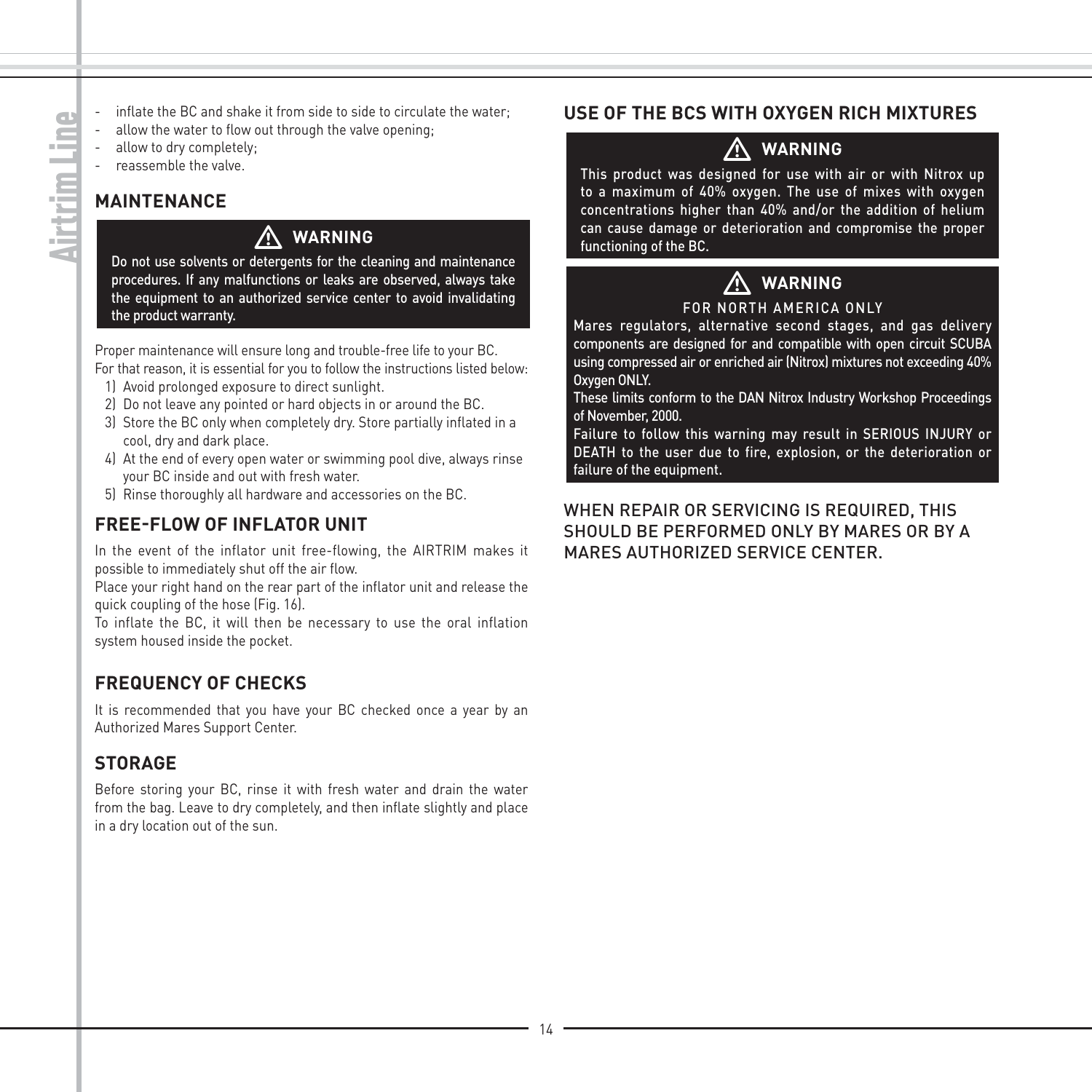



1 and  $\frac{2}{3}$  3



3





4  $\frac{5}{2}$  6



O

 $7$  8 9

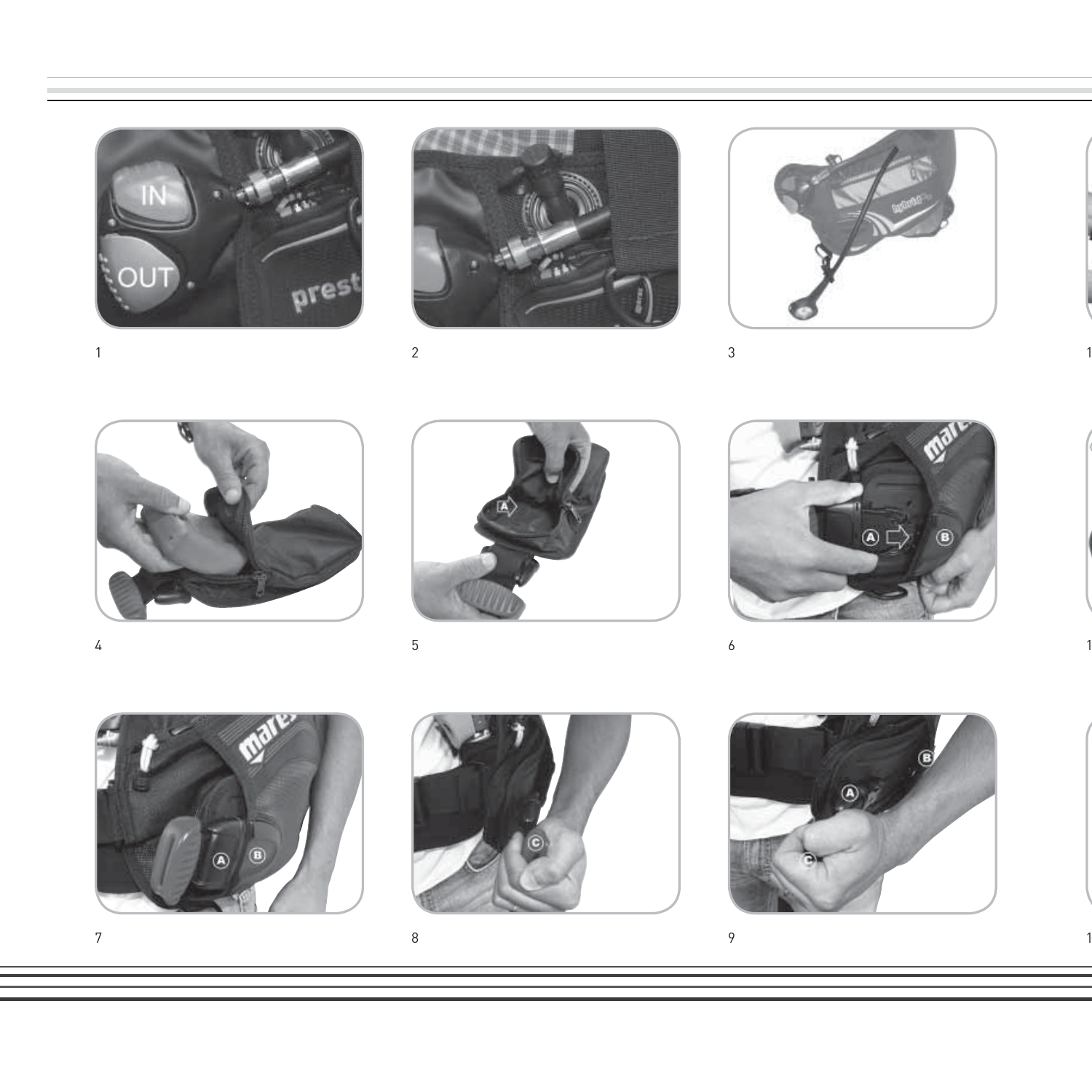mares =





11





and  $13$